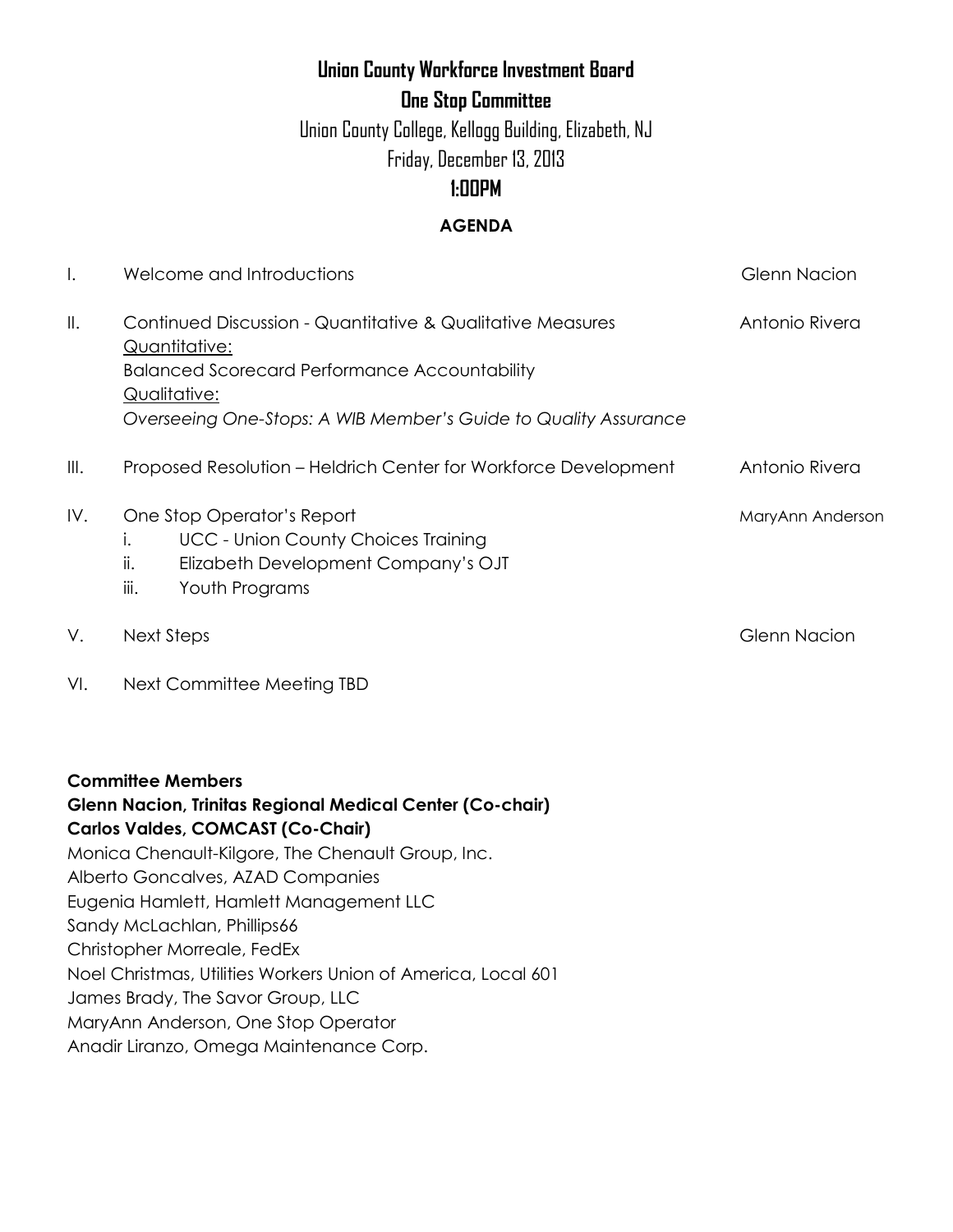#### **Union County Workforce Investment Board**

#### **One-Stop Committee Meeting**

#### **Union County College, Elizabeth Campus, Kellogg Building, 5th Floor Conference Room**

#### **1:00 pm Friday, December 13, 2013**

#### **Committee Members Present**

James Brady, The Savor Group, LLC Monica Chenault-Kilgore, The Chenault Group, Inc. Alberto Gonclaves, AZAD Companies Rossi Jackson, One-Stop Career Center, Elizabeth Office Manager (Designee for MaryAnn Anderson) Lillian Roman, One-Stop Career Center, MIS Specialist

#### **Committee Members Absent**

MaryAnn Anderson, One-Stop Manager Noel Christmas, Utilities Workers Union of America, Local 601 Eugenia Hamlett, Hamlett Management LLC Sandy McLachlan, Phillips66 Bayway Refinery Christopher Morreale, FedEx Glenn Nacion, Trinitas Regional Medical Center Carlos Valdes, COMCAST

#### **Guests**

Lillian Roman, One-Stop Career Center, MIS Specialist

#### **Staff**

Antonio Rivera, Director, Workforce Investment Board Philip Kandl, Staff, Workforce Investment Board

#### **Meeting Summary**

Mr. Rivera reported that Mr. Glenn Nacion was not available to Chair the meeting. The meeting was called to order by Mr. James Brady at 1:05 pm. Mr. Brady welcomed all attendees and self introductions followed.

Mr. Rivera provided background on the One-Stop Career System and described programs and services provided by the One-Stop. Mr. Rivera indicated that this meeting was a continuation of the November 14th One-Stop Committee meeting to continue to discuss the One-Stop Career System evaluation. Mr. Rivera reported that staff developed the quantitative One-Stop Career System assessment tool that was designed to evaluate performance metrics. The State was looking for a more comprehensive evaluation that included a qualitative review.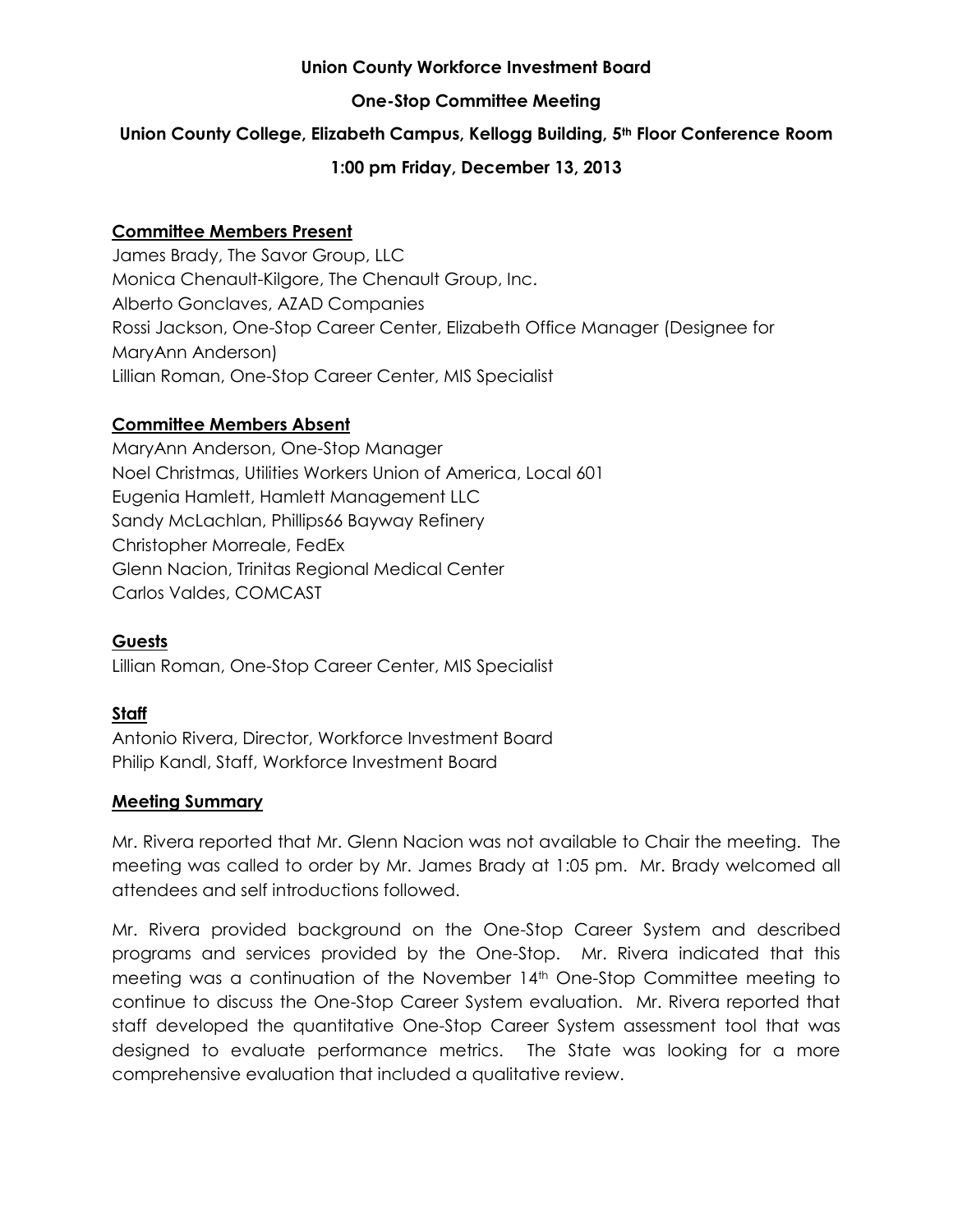Mr. Rivera asked Ms. Monica Chenault-Kilgore to report on her findings regarding qualitative assessment tools. Ms. Chenault-Kilgore indicated that committee members had received the National Association of Workforce Boards report: *Overseeing One-Stops: A WIB Member's Guide to Quality Assurance* published in 2000*.* The report focused on the Malcolm Baldrige Quality Award criteria, which was one of the most popular assessment tools.

The American Society for Quality was one of the partners in the *Overseeing One-Stops: A WIB Member's Guide to Quality Assurance* report. Ms. Chenault-Kilgore reached out to the American Society for Quality which has offices in Newark, NJ. The American Society for Quality is a professional society that is involved with assessments of quality assurance and management quality. Ms. Chenault-Kilgore spoke with the Chair of the American Society for Quality who was excited to partner with a non-profit and/or government agency. Ms. Chenault-Kilgore explained to the Chair of the American Society for Quality that the One-Stop Committee was at the conceptual stage of designing an assessment tool and asked if there was an alternate assessment instrument to the Malcolm Baldrige Quality Award criteria that could provide greater choices.

The Chair of the American Society for Quality suggested a few assessments that were available. Ms. Chenault-Kilgore indicated that the American Society for Quality is amenable to come out and meet with the committee to assist in determining the criteria and measurements for quality review. Ms. Chenault-Kilgore stated that it was important to explore options in developing the assessment instrument.

Mr. Brady thanked Ms. Chenault-Kilgore for the report and stated that it was a good idea to reach out to assessment professionals that would facilitate the assessment results to be compiled quickly. Mr. Brady was concerned that the *Overseeing One-Stops: A WIB Member's Guide to Quality Assurance* report was fourteen years old and might not be relevant to today's issues. Mr. Brady suggested that the County ask the State what they were looking for and then design the assessment tool guided by their response.

Mr. Rivera responded that the County had reached out to the State to inquire what assessment tool was recommended but the State did not want to dictate the design or scope. Mr. Rivera had asked the State if the quantitative evaluation would be sufficient to gauge One-Stop Career System performance in light of the fact that the County had passed all PY 2012 Common Measures. The quantitative assessment was deemed insufficient to evaluate the One-Stop system. Mr. Rivera suggested that the Committee look into utilizing the Heldrich Center for Workforce Development at Rutgers University to provide a One-Stop assessment.

Discussion ensued regarding how to proceed with the One-Stop qualitative evaluation.

Mr. Rossi Jackson provided the One-Stop Balanced Scorecard quantitative assessment for both PY 2012 and PY 2013. The committee discussed the information contained in